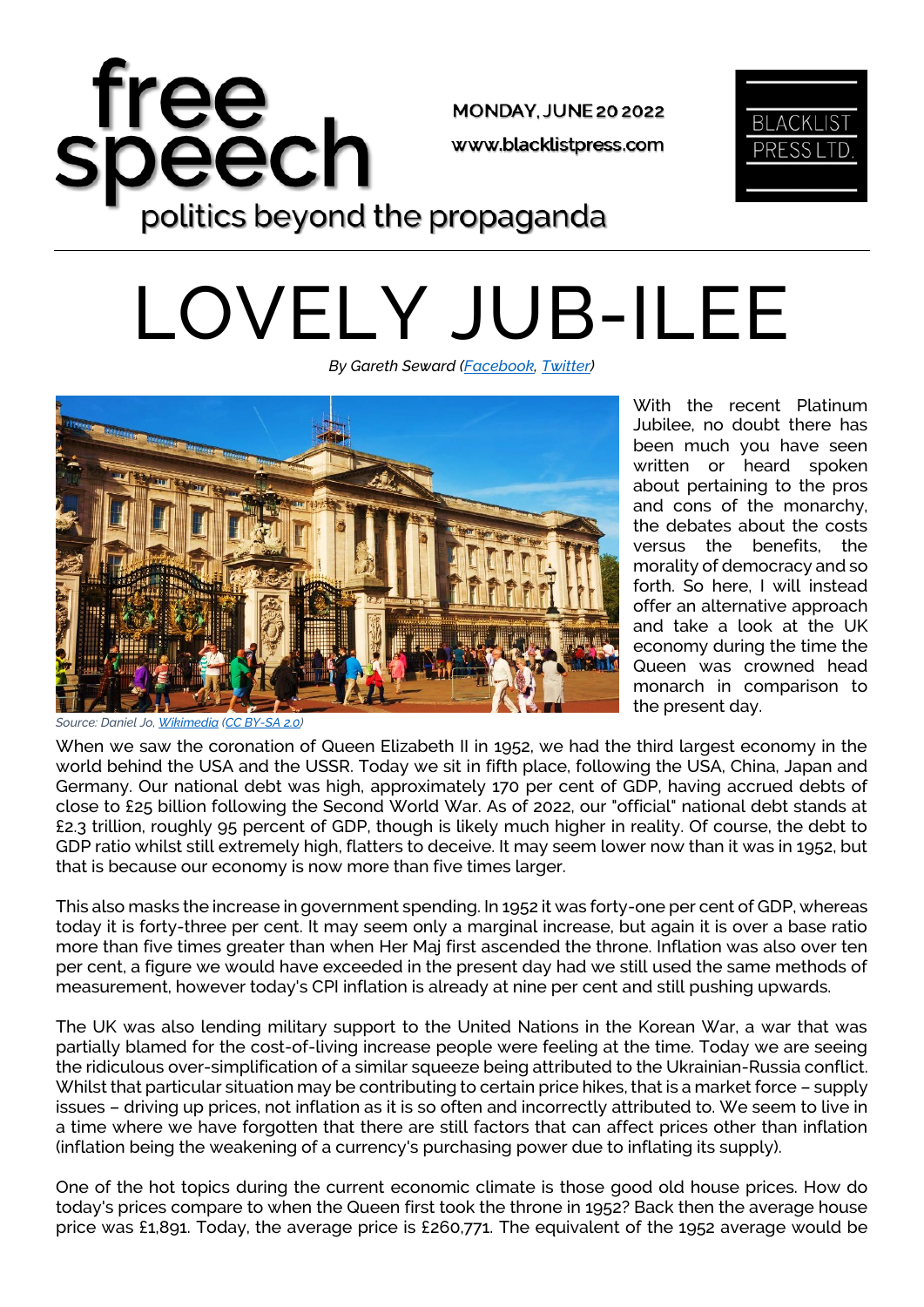£39,065 in today's money, so even adjusting for inflation house prices were still only fifteen per cent of what they currently are today! So why is housing that one commodity market in which price increases have far exceeded wage increases? State intervention and interference in the economy. Artificial demand has been created through suppressed interest rates making mortgages cheap, whilst ever increasing legislation, regulations, bureaucracy, red tape, and planning laws have inhibited supply, thus sending prices rocketing.

So in this year of the Platinum Jubilee, it may seem economically we are (relatively) in a fairly similar place to where we were seventy years ago – on paper at least. However, in reality I just think our establishment has become more efficient at bamboozling the general public with smoke and mirrors to cover their inefficiencies.



*Source: AK Rockefeller[, Wikimedia](https://upload.wikimedia.org/wikipedia/commons/1/11/Queen_Elizabeth_II_artwork.jpg) [\(CC BY-SA 2.0\)](https://creativecommons.org/licenses/by-sa/2.0/deed.en)*

## IF IT AIN'T BROKE, DON'T FIX IT

*By Mike Swadling [\(Website,](http://croydonconstitutionalists.uk/) [Facebook,](https://www.facebook.com/CroydonConstitutionalists) [Twitter,](https://twitter.com/MikeSwadling) [YouTube,](https://www.youtube.com/channel/UCuUW5_IaMc9w0cCim5Wdj8Q/videos?view=0&sort=dd&shelf_id=1) [Gettr\)](https://gettr.com/user/mikeswadling)*

The Jubilee proved a great opportunity for local neighbourhoods to come together for street parties, for local communities to decorate town centres and hold festivals, and for the nation to celebrate as a whole. This was an almost unique opportunity for a nation like the United Kingdom, that doesn't otherwise have a "National Day of Celebration", and being formed by four component nations, doesn't have many natural ways to bring our United Kingdom together except in honour of our Monarch.

The World Population Review list their Best Countries to Live in 2022 as Norway, Ireland, Switzerland, [Iceland, Hong Kong, Germany, Sweden, Australia, Netherlands, and Denmark.](https://worldpopulationreview.com/country-rankings/best-countries-to-live-in) Five of them are, like the United Kingdom, [parliamentary constitutional monarchies.](https://en.wikipedia.org/wiki/Constitutional_monarchy) The twenty Happiest [Countries in the World](https://www.forbes.com/sites/laurabegleybloom/2022/03/18/ranked-the-20-happiest-countries-in-the-world-in-2022/)  [In 2022 according to Forbes includes ten parliamentary constitutional monarchies.](https://www.forbes.com/sites/laurabegleybloom/2022/03/18/ranked-the-20-happiest-countries-in-the-world-in-2022/) Looking at regions, Japan (monarchy) is arguably the best country to live in its region, Malaysia and Thailand (monarchies) are probably preferable to Myanmar, Vietnam, or Indonesia. The Bahamas (monarchy) is perhaps the best of the Caribbean islands states to live in, and Belize (monarchy) the best country on the mainland



*Source: PolizeiBerlin, [Wikimedia](https://upload.wikimedia.org/wikipedia/commons/6/68/Elizabeth_II_in_Berlin_2015_%28cropped%29.JPG) [\(CC BY-SA 4.0\)](https://creativecommons.org/licenses/by-sa/4.0/deed.en)*

of Central America. Are you starting to see a pattern forming? There are 208 countries in the world, just thirteen per cent or twenty-seven countries are parliamentary constitutional monarchies, yet they are overrepresented on every list of countries where you would want to live.

If it ain't broke, don't fix it. No matter how illogical monarchies are, they clearly work. The parliamentary Brexit wars of 2016-2019 confirmed to me the hereditary House of Lords and judicial functions of the House of Lords worked better than what we have today. For all its faults and failings, the undemocratic house full of hereditary peers frankly worked quite well. Under it we extended the franchise for men and gave women the vote, passed multiple Factory Acts aimed at improving working conditions, pursued laissez-faire economic policies whilst legalising trade unions, had agricultural and industrial revolutions, and built and started giving up an empire. We won two World Wars against Germany, and arguably two more wars against France. It wasn't democratic but it was a system that, albeit sometimes rather slowly, worked.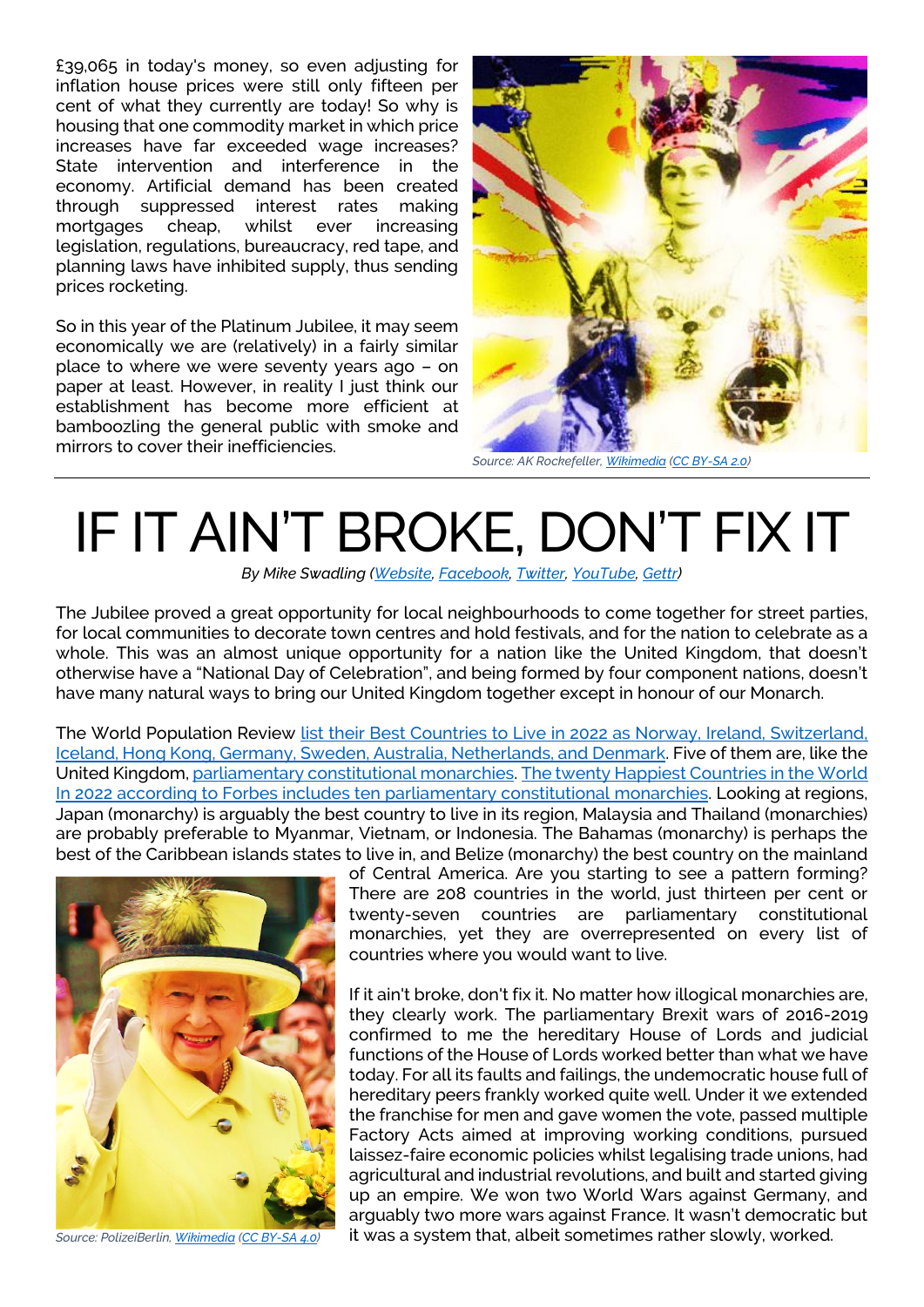The best argument for a monarchy is often said to be President Thatcher and President Blair, one or both of these options will appal most people. Despite both winning multiple elections, neither can be argued to be unifying figures. But more than a rebuff to an unpopular president, the monarchy provides several practical benefits:

- They ensure even the most powerful politician has a boss. Yes, in a democracy we the people are the politicians' real boss, but they only get feedback at election time. Needing to explain themselves to the Queen once a week is a good opportunity to experience some humility.
- They are the embodiment of the nation as a person. The nation is a fairly amorphous concept, but one that can come together and be represented under one figure.
- Being apolitical, and it is critical they remain apolitical, they become a blank canvas for us to all paint our own ideas and views on. We can all be satisfied we are fairly represented in our establishment by a royal family whose views we can believe are as similar or not as we like to our own.
- For a democracy to work we need opposing views, and for a nation to work we need some unity. Most of the content on Netflix and Disney wants to impose some political views on me, woke corporations abound, and sports are full of political gesturing. The more places in life we can find without a political slogan the better. Royalty gives us that.

But don't take my word for it. Take the word of the fifty-four member states of the Commonwealth of Nations, countries that choose to belong to a body headed by the constitutional monarch of the United Kingdom. The soft power the monarchy provides is a huge boost to British interests, economic, cultural, and political. Is the system perfect? No. Is it democratic? No. Is it even logical? Not at all. Does it work? A resounding yes!



## TIME FOR A NEW MONARCHY?

*By James Goad [\(Facebook,](https://www.facebook.com/HistUnchained) [Twitter,](https://twitter.com/HistoryUnchain) [Gettr,](https://gettr.com/user/heckyman) [Rumble\)](https://rumble.com/user/UnchainedHistory)*

Looking at our constitutional monarchy, we have a parliament supposedly set up for the people, with the Crown as a figurehead. Is the latter bit true though? The Queen is head of state, head of the Church of England, its armed forces, head of the Commonwealth and the head of state of other countries.

The Queen sits within the English Constitution, made up of Magna Carta (1297), the Bill of Rights (1688- 9), Act of Settlement (1700), Acts of Union (1707), Acts of Parliament (1911 and 1949) and the Coronation Oath (1953). Within this framework of statute, oaths and acknowledgement of rights, our Queen is in the position to wield power. She is one of the checks that is supposed to balance out Parliament. Amongst the tools at her disposal are the power to create governments and the power to sign, or not to sign, Acts of Parliament that come before her.

It is also within the Queen's range of powers to replace the executives in any of the Commonwealth nations in which she is head of state. This includes Australia, Canada and New Zealand. The Queen assented to Aussie PM Gough Whitlam's dismissal by the Governor General in the 1975 'Dismissal'. It